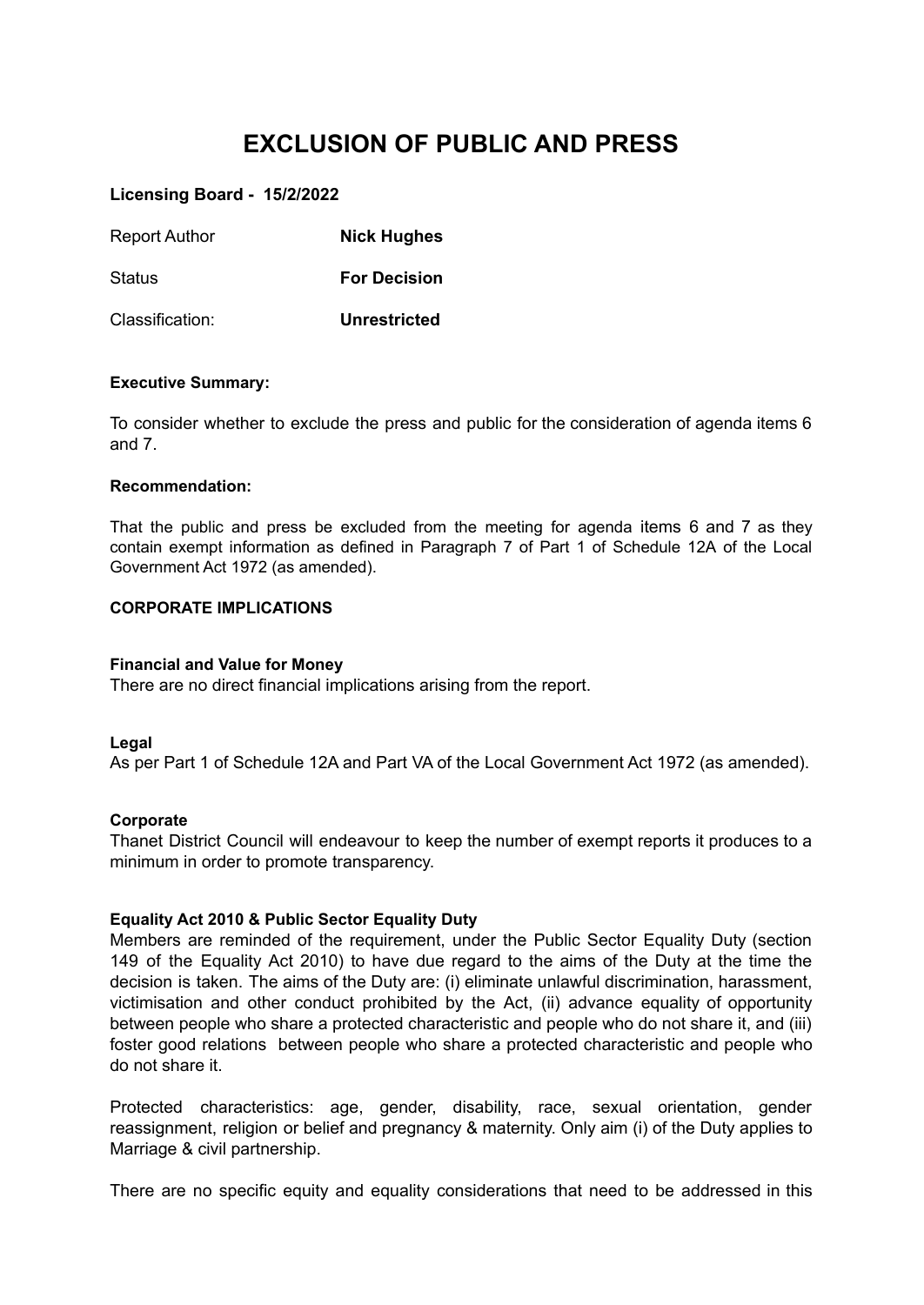report.

# **1.0 Introduction and Background**

1.1 Whilst the starting point for all public meetings of the Council is to admit the public and press, they may be excluded from meetings whenever it is likely, in view of the nature of the business to be transacted that confidential or exempt information would be disclosed. Under such circumstances, confidential or exempt information may be excluded from the public agenda. The public and press must be excluded from meetings if confidential information will be considered and disclosed, and such material must be excluded from the public agenda.

# **Meaning of confidential information**

1.2 Confidential information means information given to the Council by a Government Department on terms which forbid its public disclosure or information which cannot be publicly disclosed by Court Order.

# **Exempt information – discretion to exclude public**

1.3 Subject to Article 6 of the Human Rights Act 1998 (right to a fair trial) the public may be excluded from meetings whenever it is likely in view of the nature of the business to be transacted or the nature of the proceedings that "exempt" information would be disclosed.

# **2.0 Exempt information**

2.1 The full rules are set out in Part 1 of Schedule 12A and Part VA of the Local Government Act 1972 (as Amended) and is as shown below:

# **Paragraph 7**

Information relating to any action taken or to be taken in connection with the prevention, investigation or prosecution of crime.

# **3.0 Reason Why Agenda Items 6 and 7 are considered to be "exempt"**

3.1 The report author has classified Agenda Item 6 and 7 as disclosing exempt information under Paragraph 7.

# **4.0 Justification/Public Interest Test**

- 4.1 Agenda items 6 and 7 are restricted as the information contained within them are exempt under paragraph 7 of Part 1 to Schedule 12A to the Local Government Act 1972 (as amended). There is an expectation that in the interests of those involved and the council that these matters are not raised in public.
- 4.2 It is therefore considered that the public interest is served by the non-disclosure of the information contained within the report at agenda items 6 and 7.